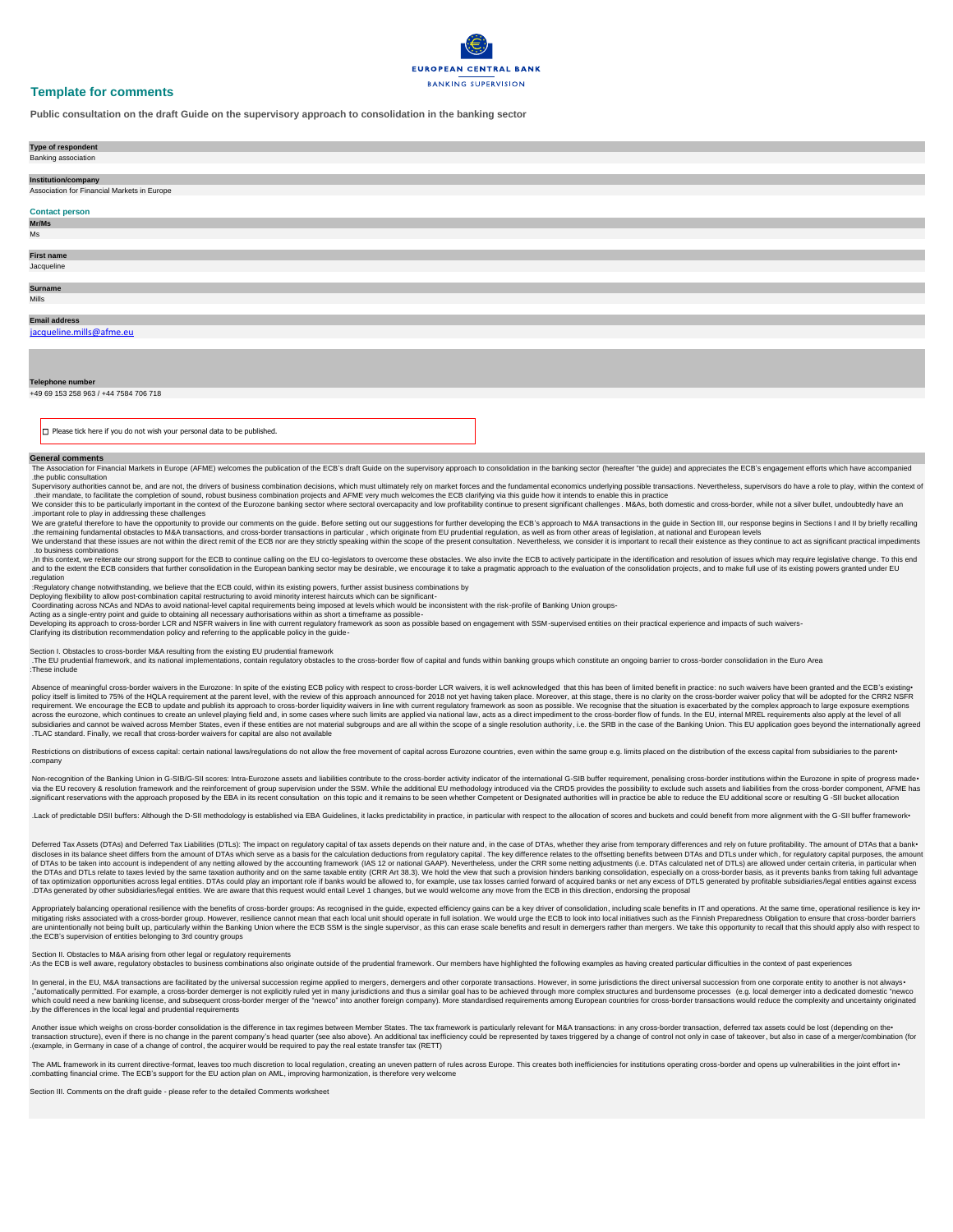| <b>Personal data</b> |
|----------------------|
| Publish              |
| Publish              |
| Publish              |
| Publish              |
| Publish              |
| Publish              |
| Publish              |

- Respect drop-down menus. Do not alter the drop-down menus. - Other columns, blue columns, are filled in automatically; do not alter them;

- Each comment shall deal with a single issue only; you can enter two comments for the same paragraph if you see several issues in the same paragraph; you can enter the same comment several times if it applies to several p - Indicate whether your comment is a proposed amendment, clarification, deletion or addition to the guide;

| <b>Deadline:</b> |           |      | 1 October 2020                                                 |                        |                                                                                                                                                                                                                                                                                                                                                                                                                                                                  |                                                                                                                                                                                                                                                                                                                                                                                                                                                                                                                                 |                                                                                                                                                                                                                                                                                                                                                                                                                                                                                                                                                                                                                                                                                                                                                                                                                                                                                                                                                                                                                                                                                                                                                                                                                                                                                                                                                                                                                                                                                                                                                                          |                            |                                                       |                      |
|------------------|-----------|------|----------------------------------------------------------------|------------------------|------------------------------------------------------------------------------------------------------------------------------------------------------------------------------------------------------------------------------------------------------------------------------------------------------------------------------------------------------------------------------------------------------------------------------------------------------------------|---------------------------------------------------------------------------------------------------------------------------------------------------------------------------------------------------------------------------------------------------------------------------------------------------------------------------------------------------------------------------------------------------------------------------------------------------------------------------------------------------------------------------------|--------------------------------------------------------------------------------------------------------------------------------------------------------------------------------------------------------------------------------------------------------------------------------------------------------------------------------------------------------------------------------------------------------------------------------------------------------------------------------------------------------------------------------------------------------------------------------------------------------------------------------------------------------------------------------------------------------------------------------------------------------------------------------------------------------------------------------------------------------------------------------------------------------------------------------------------------------------------------------------------------------------------------------------------------------------------------------------------------------------------------------------------------------------------------------------------------------------------------------------------------------------------------------------------------------------------------------------------------------------------------------------------------------------------------------------------------------------------------------------------------------------------------------------------------------------------------|----------------------------|-------------------------------------------------------|----------------------|
| $\mathsf{Id}$    | Paragraph | Page | <b>Section</b>                                                 | <b>Type of comment</b> | <b>Detailed comment</b>                                                                                                                                                                                                                                                                                                                                                                                                                                          | Concise statement as to why your comment should be taken on board                                                                                                                                                                                                                                                                                                                                                                                                                                                               | <b>Proposal for adjusted wording</b>                                                                                                                                                                                                                                                                                                                                                                                                                                                                                                                                                                                                                                                                                                                                                                                                                                                                                                                                                                                                                                                                                                                                                                                                                                                                                                                                                                                                                                                                                                                                     | <b>Type of respondent</b>  | <b>Institution/company</b>                            | Name of<br>commenter |
|                  | .5        |      | Introduction                                                   | Clarification          | The draft guide recalls the proportionality principle in general terms. Our<br>understanding from the ECB's 30 July stakeholder engagement call on the<br>guide is that the ECB's assessment approach will depend on the content of<br>the project (the so called "case-by-case basis"), with which we agree. We<br>would welcome clarification of this in the guide.                                                                                            |                                                                                                                                                                                                                                                                                                                                                                                                                                                                                                                                 | For instance, the ECB could clarify that, depending on<br>whether the project only marginally changes the situation of<br>the acquiring entity or is more significant and ambitious (for<br>example by changing the nature and the perspective of the<br>business model), the ECB would act accordingly in its<br>approach                                                                                                                                                                                                                                                                                                                                                                                                                                                                                                                                                                                                                                                                                                                                                                                                                                                                                                                                                                                                                                                                                                                                                                                                                                               | <b>Banking association</b> | Association for Financial<br>Markets in Europe        | Mills.<br>Jacqueline |
|                  | 14        |      | 2.1. Sustainability of the<br>business model                   | Clarification          | The draft guide recalls the proportionality principle in general terms. Our<br>understanding from the ECB's 30 July stakeholder engagement call on the<br>guide is that the ECB's assessment approach will depend on the content of<br>the project (the so called "case-by-case basis"), with which we agree. We<br>would welcome clarification of this in the guide.                                                                                            |                                                                                                                                                                                                                                                                                                                                                                                                                                                                                                                                 | <u>or iristance, the lever or detail expected on the strategy and </u><br>the business plan should consider national law and the<br>proportionality principle (section 2.1 of the Guide). Indeed,<br>pursuant to the proportionality principle (as set out in<br>JC/GL/2016/01), and depending on national transpositions,<br>less information may be necessary in a case of change of<br>qualifying holding not resulting in a change of control (i.e.<br>depending on the likely influence the proposed acquirer may<br>exercise on the target).<br>Moreover, in the context of a combination between entities<br>under direct ECB supervision, it would also be helpful if the<br>guide could highlight that the ECB's assessment will<br>leverage on the existing information it has as a result of this<br>supervision.<br>Finally, given that the ECB will already have a good<br>understanding of the business models and risk profiles of<br>the entities involved, it would seem more appropriate and<br>more proportionate for the emphasis of the assessment to<br>be on the added value of the proposed project. For this<br>same reason, it should be mentioned in the Guide that the<br>ECB will rely on its existing supervision on individual basis<br>in the context of a M&A transactions in order to avoid<br>ladditional administrative burdens when related to M&A<br>notifications (such as those related to fit and proper<br>considerations). This should also include cooperation with<br>other EU and non-EU supervisors as we explain further | <b>Banking association</b> | Association for Financial<br>Markets in Europe        | Mills.<br>Jacqueline |
|                  |           |      | 1.2.1. Early communication                                     | Clarification          | The draft guide does not give any specific guidance on the relationship<br>between the Market Abuse Regulation, or specific national legal<br>requirements (such as consultation obligations of worker councils, etc.), or<br>the information to be provided in the early communication phase to the ECB<br>for a preliminary assessment.                                                                                                                        | Nevertheless, past experiences of our members are that obstacles in<br>information sharing with competent authorities do arise in such cases.                                                                                                                                                                                                                                                                                                                                                                                   | We would therefore welcome more specific guidance on<br>this matter, and also with respect to other obstacles which<br>may arise when sharing information with the ECB regarding Banking association<br>resolution requirements or so-called "non-disclosed"<br>information.                                                                                                                                                                                                                                                                                                                                                                                                                                                                                                                                                                                                                                                                                                                                                                                                                                                                                                                                                                                                                                                                                                                                                                                                                                                                                             |                            | Association for Financial<br>Markets in Europe        | Mills.<br>Jacqueline |
|                  | ۰Q        |      | 1.2.1. Early communication                                     | Clarification          | The invitation to the parties involved in a transaction to liaise with the ECB<br>as soon as possible, and its commitment to provide preliminary feedback on<br>the project in a timely manner, are of course welcome. However, parties<br> may not always be able to provide a "robust, credible and informative [<br>integration plan" at this stage of the process as some information may only<br>be available towards the end of the parties' negotiations. | Parties are likely to want to provide the ECB with as early notice as possible,<br>in order to obtain its feedback on the preliminary plan and its guidance on the<br>interactions required with the ECB and other NCAs, as this will inform the<br>transaction timeline (and, in turn, the fully fledged integration plan itself). More<br>detailed and involved information required by the ECB can be provided during<br>the application phase.                                                                              | We would therefore welcome recognition of the likely<br>terative nature of the early communication process in the                                                                                                                                                                                                                                                                                                                                                                                                                                                                                                                                                                                                                                                                                                                                                                                                                                                                                                                                                                                                                                                                                                                                                                                                                                                                                                                                                                                                                                                        | <b>Banking association</b> | Association for Financial<br>Markets in Europe        | Mills.<br>Jacqueline |
|                  |           |      | 1.2.1. Early communication                                     | Deletion               | For legal reasons, we would like to ensure that that the guide does not<br>inadvertently create any obligation to formally inform the ECB in cases<br>where neither national law nor EU regulation provide for such an obligation<br>to do so, nor require a decision from the ECB or an NCA.                                                                                                                                                                    |                                                                                                                                                                                                                                                                                                                                                                                                                                                                                                                                 | Therefore, for the avoidance of any doubt, in §8, section<br>1.2.1 "Early Communication", the words "including on<br>whether or not a formal decision to approve the transaction<br>will be required" should be deleted.                                                                                                                                                                                                                                                                                                                                                                                                                                                                                                                                                                                                                                                                                                                                                                                                                                                                                                                                                                                                                                                                                                                                                                                                                                                                                                                                                 | <b>Banking association</b> | <b>Association for Financial</b><br>Markets in Europe | Mills.<br>Jacqueline |
|                  | 15        |      | 2.1. Sustainability of the<br>business model                   | Clarification          | We assume that the term "group" in this context of the group-wide business<br>plan refers to the highest level of consolidation of entities under direct ECB<br>supervision                                                                                                                                                                                                                                                                                      |                                                                                                                                                                                                                                                                                                                                                                                                                                                                                                                                 | We would welcome a clarification in the guide of whether<br>this is the case or not.                                                                                                                                                                                                                                                                                                                                                                                                                                                                                                                                                                                                                                                                                                                                                                                                                                                                                                                                                                                                                                                                                                                                                                                                                                                                                                                                                                                                                                                                                     | <b>Banking association</b> | <b>Association for Financial</b><br>Markets in Europe | Mills.<br>Jacqueline |
|                  | 27        |      | 3.2. Pillar 2 capital<br>requirements and Pillar 2<br>guidance | Addition               | While we fully appreciate that each assessment will be done on a case-by-<br>case basis, if the objectives underlying this guide are to be achieved, we<br>encourage the ECB to go further and develop a more explicit policy stance<br>on possible downward adjustments to the ex post P2.                                                                                                                                                                      | We very much welcome the principle in paragraph 26 that consideration will<br>be given to the likely asymmetry in timing of costs (usually upfront) and<br>benefits (overtime) of a transaction when the ECB is assessing the so-called<br>ex post" P2R and P2G. Nevertheless, we consider that the ECB should go<br>further in explaining how this principle will be applied in practice, particularly<br>as this is not fully apparent in the following paragraph 27 describing the P2<br>starting point and its adjustments. | The ECB could specify in paragraph 27 that it will adjust P2<br>to reflect the frontloading of costs usually involved in a<br>business combination. We note that this would put<br>restructurings resulting from an external acquisition on par<br>with internal restructurings where costs and benefits are<br>recognised in a more synchronised manner.<br>We would also suggest the ECB give explicit consideration<br>to synergies embedded in the transaction as a key element<br>when determining P2R "downward adjustments". While<br>business combinations need a reasonable period of time<br>before unlocking their full potential, we would like the ECB<br>to differentiate between "top-line" and cost synergies. While<br>the former could be perceived, to some extent as being less<br>certain, previous transactions have shown that costs<br>synergies are reasonably certain and, in some cases,<br>"realised" cost synergies can even exceed the expected<br>synergies at the date of the announcement of the<br>transaction. The ECB could liaise with those Supervised<br>Entities which have been involved in M&A transactions in<br>the past few years to further investigate the extent to which<br>costs synergies have been effectively exploited.                                                                                                                                                                                                                                                                                            | <b>Banking association</b> | <b>Association for Financial</b><br>Markets in Europe | Mills.<br>Jacqueline |

# **Template for comments**

Please enter all your feedback filling in the table below as following :

- Fill in the 5 green columns only: "Paragraph", "Type of comment", "Detailed comment", "Concise statement as to why your comment should be taken on board", "Proposal for adjusted wording";

- Propose an alternative wording when appropriate.

## **Please do not make any changes to the structure of the template. Any feedback provided in a modified template will not be processed.**

**To ease the feedback process, please ensure you provide your feedback in an xls format only (i.e. not pdf)**

**Public consultation on the draft Guide on the supervisory approach to consolidation in the banking sector**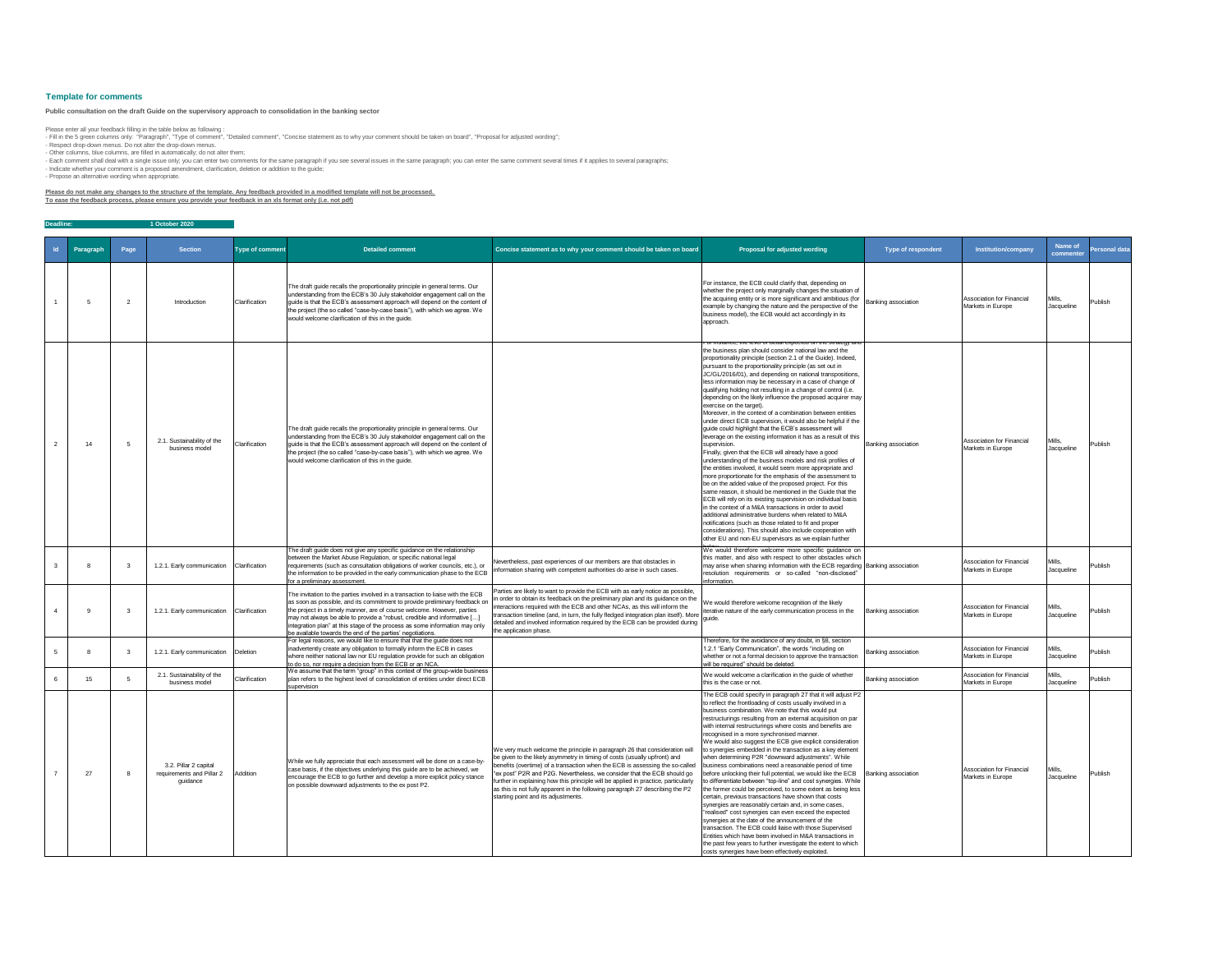|                  | 27 |    | 3.2. Pillar 2 capital<br>requirements and Pillar 2<br>guidance | Clarification | AFME very much welcomes the clarity provided by the ECB as to the<br>starting point of the assessment of the ex post P2R/P2G of the combined<br>entity.                                                                                                                                                                                                                                                                                                                                                                                  |                                                                                                                                                                                                                                                                                                                                                                                                                                                                                                                                                                                                               | To completely avoid any ambiguity going forward, we<br>suggest that paragraph 27 be amended to specify that the<br>starting point of the P2R/P2G calculation of the combined<br>entity will be the P2R/P2G expressed in percentages and<br>weighted by the respective RWAs of the relevant entities,<br>resulting in an absolute amount for the combined entity<br>which does not exceed the sum of the absolute amounts<br>applicable to the two entities prior to the consolidation.<br><u>rne COD could consider acknowledging the rollowing types.</u>                                                                                                                                                                                                                                                                                                                                                                                                                                                                                                                                                                                                                                                                                                  | Banking association        | Association for Financial<br>Markets in Europe        | Mills,<br>Jacqueline |
|------------------|----|----|----------------------------------------------------------------|---------------|------------------------------------------------------------------------------------------------------------------------------------------------------------------------------------------------------------------------------------------------------------------------------------------------------------------------------------------------------------------------------------------------------------------------------------------------------------------------------------------------------------------------------------------|---------------------------------------------------------------------------------------------------------------------------------------------------------------------------------------------------------------------------------------------------------------------------------------------------------------------------------------------------------------------------------------------------------------------------------------------------------------------------------------------------------------------------------------------------------------------------------------------------------------|-------------------------------------------------------------------------------------------------------------------------------------------------------------------------------------------------------------------------------------------------------------------------------------------------------------------------------------------------------------------------------------------------------------------------------------------------------------------------------------------------------------------------------------------------------------------------------------------------------------------------------------------------------------------------------------------------------------------------------------------------------------------------------------------------------------------------------------------------------------------------------------------------------------------------------------------------------------------------------------------------------------------------------------------------------------------------------------------------------------------------------------------------------------------------------------------------------------------------------------------------------------|----------------------------|-------------------------------------------------------|----------------------|
|                  | 27 |    | 3.2. Pillar 2 capital<br>requirements and Pillar 2<br>guidance | Addition      | We understand that the guide cannot provide exhaustive lists of examples.<br>However, including further examples in the second bullet point of paragraph<br>27 of situations likely to result in a downward adjustment could be helpful in<br>clarifying the policy stance.                                                                                                                                                                                                                                                              |                                                                                                                                                                                                                                                                                                                                                                                                                                                                                                                                                                                                               | of examples in the guide:<br>• The benefits of risk diversification arising from a broader<br>coverage of sectors, products and geographies<br>• Plans to adjust provisioning levels so that the coverage<br>level of the new entity corresponds to the highest level of<br>coverage of the previously independent institutions, thereby<br>homogenising coverage criteria<br>Given that the assets of the of absorbed entity are valued<br>at fair value as a result of the merger, in current<br>circumstances this may well result in a downward<br>adjustment compared to their amortised-cost measurement,<br>and therefore a more conservative profile<br>$\cdot$ To the extent that it must book restructuring costs upfront,<br>the new combined entity has a greater capacity to generate<br>revenues and capital going forward<br>• The relative certitude of cost synergies compared to "top-<br>line" synergies as noted above and as illustrated in the<br>following numerical example:<br><b>Bank ABank BCombined</b><br>RWAs10,00020,00030,000<br>P2R1.5%2.0%1.8%<br>P2R (amount)150400550<br>Operating costs180360540<br>Costs synergies (hp. 20% combined costs) 108<br>Integration costs (hp. 1.5x planned savings)162<br>Ex post P2R 280 | <b>Banking association</b> | Association for Financial<br>Markets in Europe        | Mills,<br>Jacqueline |
|                  | 27 |    | 3.2. Pillar 2 capital<br>requirements and Pillar 2<br>guidance | Clarification | Additionally, some of the examples of possible upward adjustments in this<br>paragraph of the guide also require refinement in our view in order to avoid<br>conveying the wrong impression to the reader                                                                                                                                                                                                                                                                                                                                | For instance, the reference in paragraph 27 to "complex IT projects" is too<br>general as most banks are likely to have complex IT infrastructure. Further,<br>as written, the guide could be construed as implying that any IT risk<br>integration project would be deemed by the ECB to be "complex" and<br>consequently this would always result in an upwards adjustment of the<br>starting point.                                                                                                                                                                                                        | The guide should explicitly recognise that this is not the<br>case by also referencing factors which the ECB<br>assessment will also take into account such as the relative<br>size of the acquired entity compared to the acquirer, the<br>complexity of the IT integration project for the acquirer given Banking association<br>its track record on IT systems integrations and any actions<br>it would set out in the integration plan to mitigate IT<br>integration risk (see also our general point on proportionality<br>above)                                                                                                                                                                                                                                                                                                                                                                                                                                                                                                                                                                                                                                                                                                                      |                            | Association for Financial<br>Markets in Europe        | Mills,<br>Jacqueline |
|                  | 28 |    | 3.2. Pillar 2 capital<br>requirements and Pillar 2<br>guidance | Clarification | To the extent possible, it would be worthwhile expanding on what is<br>intended by the phrase "determination of the ex post capital requirements<br>and guidance should be clarified during the application process" in this<br>paragraph.                                                                                                                                                                                                                                                                                               | We interpret this as the issuance of a SREP decision for the new entity as<br>part of the overall process, which will result in a stable P2R and P2G for at<br>least a year, all else being equal.                                                                                                                                                                                                                                                                                                                                                                                                            |                                                                                                                                                                                                                                                                                                                                                                                                                                                                                                                                                                                                                                                                                                                                                                                                                                                                                                                                                                                                                                                                                                                                                                                                                                                             | Banking association        | Association for Financial<br>Markets in Europe        | Mills,<br>Jacqueline |
| 12               | 28 |    | 3.2. Pillar 2 capital<br>requirements and Pillar 2<br>guidance | Addition      | Where the merits of the project would justify this, the ECB may also wish to<br>consider a somewhat longer time-frame than 1 year for providing visibility on<br>the future evolution of P2R and P2G of the new entity or phasing in<br>compliance with the ex-post P2R and P2G over a number of years. This<br>would of course be strictly monitored, and adjustments could be made<br>depending on the evolution of the risk profile and performance of the<br>combined entity.                                                        |                                                                                                                                                                                                                                                                                                                                                                                                                                                                                                                                                                                                               |                                                                                                                                                                                                                                                                                                                                                                                                                                                                                                                                                                                                                                                                                                                                                                                                                                                                                                                                                                                                                                                                                                                                                                                                                                                             | Banking association        | Association for Financial<br>Markets in Europe        | Mills,<br>Jacqueline |
|                  | 28 |    | 3.2. Pillar 2 capital<br>requirements and Pillar 2<br>guidance | Addition      | Finally, we consider that, as the single supervisor for Eurozone SIs, the<br>ECB should take the opportunity issuing a new SREP decision for the<br>combined entity to examine whether there is a case for P2R and PRG<br>applying only at the highest level of consolidation of the group in question,<br>particularly where entities withing the Banking Union are involved.                                                                                                                                                           |                                                                                                                                                                                                                                                                                                                                                                                                                                                                                                                                                                                                               |                                                                                                                                                                                                                                                                                                                                                                                                                                                                                                                                                                                                                                                                                                                                                                                                                                                                                                                                                                                                                                                                                                                                                                                                                                                             | Banking association        | Association for Financial<br>Markets in Europe        | Mills,<br>Jacqueline |
| 14               | 32 | 9  | 3.3. Badwill                                                   | Clarification | We welcome the confirmation of the principle that the ECB will recognise<br>duly verified accounting badwill from a prudential perspective. However, we<br>consider that the reference in paragraph 32 to expecting badwill to be used<br>to increase the sustainability of the business model of the combined entity<br>for instance by increasing the provisioning for non-performing loans or to<br>cover transaction or integration costs, could benefit from some redrafting to<br>avoid any misunderstandings on the ECB's stance. | NPL impairment or provisions to cover integration costs cannot be accounted<br>for in order to "use" accounting badwill; they are accounted for in order to<br>faithfully represent the financial situation of an entity according to the<br>prevailing accounting standards. Moreover, to determine the accounting value<br>of badwill, the entire balance sheet, including the loan portfolio, is remeasured<br>at fair value, which is an exit price. Under IFRS, this remeasurement does not<br>leave space for "increasing the provisioning on non-performing loans" as this<br>paragraph might suggest. |                                                                                                                                                                                                                                                                                                                                                                                                                                                                                                                                                                                                                                                                                                                                                                                                                                                                                                                                                                                                                                                                                                                                                                                                                                                             | Banking association        | Association for Financial<br>Markets in Europe        | Mills,<br>Jacqueline |
| 15 <sub>15</sub> | 32 | -9 | 3.3. Badwill                                                   | Clarification | Paragraph 32 also indicates that "badwill distribution" will not occur "until the<br>sustainability of the business model is firmly established". This phrase<br>could potentially be read as imposing distribution restrictions which do not<br>have a legal basis                                                                                                                                                                                                                                                                      | The concepts of "badwill distribution" and "sustainability of the business<br>model" are generally too vague in our opinion to be applied in a consistent<br>manner in this context.                                                                                                                                                                                                                                                                                                                                                                                                                          | We suggest instead that the ECB clarify that badwill is not<br>to be considered as windfall profit which can be immediately<br>distributed, and that existing ECB distribution<br>recommendations will otherwise apply.                                                                                                                                                                                                                                                                                                                                                                                                                                                                                                                                                                                                                                                                                                                                                                                                                                                                                                                                                                                                                                     | Banking association        | <b>Association for Financial</b><br>Markets in Europe | Mills,<br>Jacqueline |
| 16               | 33 | -9 | 3.3. Badwill                                                   | Clarification | We have similar concerns with paragraph 33 as badwill cannot be "used"<br>but is simply the difference between the accounting values on which<br>prudential requirements are based and market valuations and is a portion of<br>the capital of the acquired entity on a standalone basis.                                                                                                                                                                                                                                                |                                                                                                                                                                                                                                                                                                                                                                                                                                                                                                                                                                                                               |                                                                                                                                                                                                                                                                                                                                                                                                                                                                                                                                                                                                                                                                                                                                                                                                                                                                                                                                                                                                                                                                                                                                                                                                                                                             | Banking association        | <b>Association for Financial</b><br>Markets in Europe | Mills,<br>Jacqueline |
| 17               | 36 | 10 | 3.4. Internal models                                           | Clarification | We generally welcome the flexibility the ECB is providing with respect to<br>allowing for a temporary period, and subject to a credible role out plan,<br>during which internal models in place before a merger can continue to be<br>used                                                                                                                                                                                                                                                                                               |                                                                                                                                                                                                                                                                                                                                                                                                                                                                                                                                                                                                               | In order to ensure the roll-out plan is successfully<br>completed, we would invite the ECB to consider the need to<br>prioritise and adapt the planning of any new internal model<br>investigations required accordingly.                                                                                                                                                                                                                                                                                                                                                                                                                                                                                                                                                                                                                                                                                                                                                                                                                                                                                                                                                                                                                                   | <b>Banking association</b> | <b>Association for Financial</b><br>Markets in Europe | Mills,<br>Jacqueline |

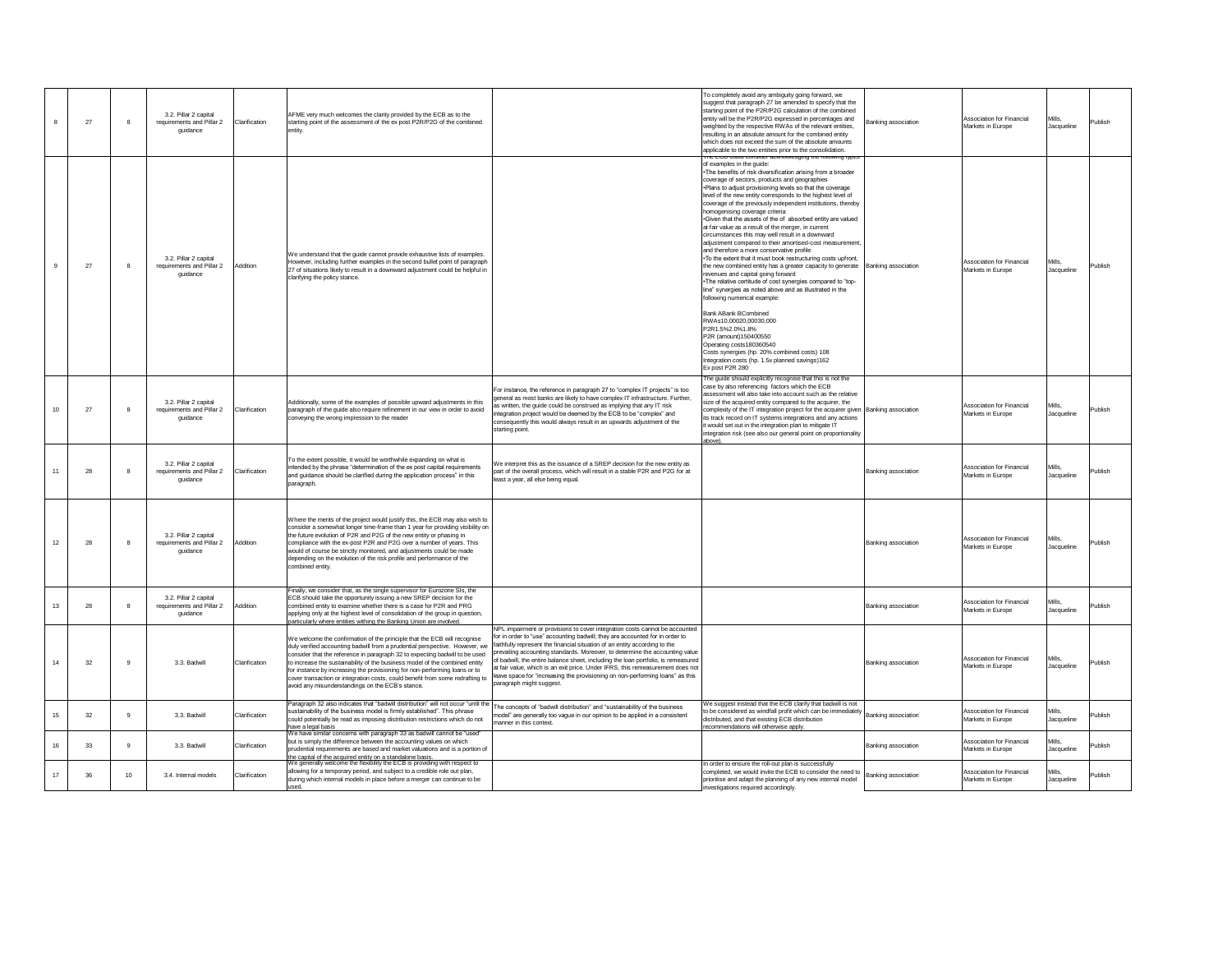|    | 36               | 10 <sup>°</sup> | 3.4. Internal models                           | Clarification | We would also like to make some more specific suggestions which could<br>contribute to an efficient implementation of the roll-out plan. To the extent<br>that this may require temporary waivers from the EBA's PD & LGD<br>Estimation Guidelines, and potentially discrete adaptations of the CRR level<br>1 text, we would invite the ECB to flag and discuss these within the relevant<br>regulatory for a in so far as they would be appropriate for facilitating M&As.<br>Finally, we would also welcome clarification in guide as to the roll-out                                                                                                                                                                                                                                                                                                                                                                                                                                  | $\cdot$ We would welcome guidance from the ECB in this section<br>of the final guide on how the integration of historical data of<br>an acquired entity into the IT infrastructure of the buyer<br>should be prioritised. For example, the focus could initially<br>be on the integration of most recent data, and a longer time<br>frame (e.g. 5 years) given for the integration of older data. In<br>parallel, associated Margins of Conservatism (MoCs)<br>should be reviewed and, if necessary, temporarily adjusted<br>so that action plans do not unintentionally negate the<br>potential viability of the integration exercise.<br>• This would require the ECB to consider how to facilitate<br>the implementation of the required representative analysis in<br>Chapter 4.2.2 of the EBA's PD and LGD Estimation<br>Guidelines in the cases of M&A transactions, with the focus<br>being first on the most recent data (e.g. 1-2 years) and<br>potential temporary relief of MoCs.<br>• For the calibration of AIRB parameters which will be<br>applied to consolidated portfolios, while a joint parameter<br>calibration could be an option, to avoid a buyer's internal<br>models being unduly impacted by the historical behaviour of<br>the acquired portfolio, a specific parameter could be<br>developed for the acquired portfolio with a phase-in to joint<br>calibration (e.g. after 5 years). Where the acquired bank's<br>portfolio is not representative, this could be subject to a run- | <b>Banking association</b> | Association for Financial<br>Markets in Europe | Mills,<br>Jacqueline |
|----|------------------|-----------------|------------------------------------------------|---------------|-------------------------------------------------------------------------------------------------------------------------------------------------------------------------------------------------------------------------------------------------------------------------------------------------------------------------------------------------------------------------------------------------------------------------------------------------------------------------------------------------------------------------------------------------------------------------------------------------------------------------------------------------------------------------------------------------------------------------------------------------------------------------------------------------------------------------------------------------------------------------------------------------------------------------------------------------------------------------------------------|------------------------------------------------------------------------------------------------------------------------------------------------------------------------------------------------------------------------------------------------------------------------------------------------------------------------------------------------------------------------------------------------------------------------------------------------------------------------------------------------------------------------------------------------------------------------------------------------------------------------------------------------------------------------------------------------------------------------------------------------------------------------------------------------------------------------------------------------------------------------------------------------------------------------------------------------------------------------------------------------------------------------------------------------------------------------------------------------------------------------------------------------------------------------------------------------------------------------------------------------------------------------------------------------------------------------------------------------------------------------------------------------------------------------------------------------------------------------------------------------------------------|----------------------------|------------------------------------------------|----------------------|
|    | 36               | 10              | 3.4. Internal models                           | Clarification | flexibility which may be allowed when a third country acquirer would<br>purchase an SSM SI and intends to roll-out its internal models within the<br>SSM entity. We would encourage close coordination between the ECB and<br>the ultimate home authority of the group in this respect.                                                                                                                                                                                                                                                                                                                                                                                                                                                                                                                                                                                                                                                                                                   |                                                                                                                                                                                                                                                                                                                                                                                                                                                                                                                                                                                                                                                                                                                                                                                                                                                                                                                                                                                                                                                                                                                                                                                                                                                                                                                                                                                                                                                                                                                  | Banking association        | Association for Financial<br>Markets in Europe | Mills,<br>Jacqueline |
| 20 | 37               | 10 <sup>°</sup> | 4.1. Enhanced monitoring of<br>execution risks | Clarification | The ECB envisages applying a high level of scrutiny in overseeing the<br>business combination integration plan. Whilst firms will seek to submit<br>integration plans with the highest level of accuracy and completeness, it is<br>often the case that plans will be subject to change – unforeseen conditions<br>(internal or external) may arise which may require firms to adjust their<br>integration plans (for example, COVID-19).                                                                                                                                                                                                                                                                                                                                                                                                                                                                                                                                                 | The ECB might consider provision for more flexibility for<br>firms to meet the milestones in their integration plans. Firms<br>would not want to allocate a disproportionate amount of time<br>to consulting with and seeking approval from the ECB in<br>adjusting their plans when the adjustments could have<br>immaterial impact to the business combination - which<br>should be measured on an outcomes basis.                                                                                                                                                                                                                                                                                                                                                                                                                                                                                                                                                                                                                                                                                                                                                                                                                                                                                                                                                                                                                                                                                             | <b>Banking association</b> | Association for Financial<br>Markets in Europe | Mills,<br>Jacqueline |
| 21 | 37               | 10 <sup>°</sup> | 4.1. Enhanced monitoring of<br>execution risks | Clarification | See above                                                                                                                                                                                                                                                                                                                                                                                                                                                                                                                                                                                                                                                                                                                                                                                                                                                                                                                                                                                 | The ECB should also consider proportionality in<br>undertaking its monitoring mandate. If the size of the target<br>is very small compared to the buyer and/or the buyer group<br>and is equally not significant for the market, the ECB might<br>consider a more proportionate approach compared to one Banking association<br>involving a more significant acquisition for the buyer firm, its<br>group and/or the market. The parameters of an acquisition<br>which would merit a lighter level of scrutiny should be<br>clearly defined by the ECB.                                                                                                                                                                                                                                                                                                                                                                                                                                                                                                                                                                                                                                                                                                                                                                                                                                                                                                                                                          |                            | Association for Financial<br>Markets in Europe | Mills,<br>Jacqueline |
| 22 | New paragraph    | $\Omega$        |                                                | Addition      | AFME considers that the ECB could play an important role in supporting<br>consolidation, and cross-border consolidation in particular, by expressing in<br>the final guide the intention to facilitate the recognition of the Banking Union<br>as a single jurisdiction where possible within the current legislative<br>framework. In practice, this could include coordinating actions with other<br>relevant authorities such as Designated Authorities, for instance in the<br>context of the additional EU G-SII methodology set out in CRD5 Art 131, or<br>by coordinating the scoring and bucketing approaches for setting D-SII<br>buffers and, where relevant ensuring they are aligned with any G-SII buffer.<br>Greater coordination with NCAs (including outside of the SSM) in the<br>context of cross-border liquidity waivers would also be helpful and, as noted<br>above, we encourage the ECB to update and publish its approach to cross-<br>border liquidity waivers. |                                                                                                                                                                                                                                                                                                                                                                                                                                                                                                                                                                                                                                                                                                                                                                                                                                                                                                                                                                                                                                                                                                                                                                                                                                                                                                                                                                                                                                                                                                                  | <b>Banking association</b> | Association for Financial<br>Markets in Europe | Mills,<br>Jacqueline |
| 23 | New paragraph    | $\Omega$        |                                                | Addition      | Streamlined, harmonised, integrated and clear authorisation process will be<br>particularly important when firms are executing M&A projects. Confusion<br>over the process could result in delays in the execution of such projects,<br>and there could be wider impacts if processes are unduly complex $-$ as<br>firms will also need to manage relationships with various internal and<br>external stakeholders (such as employees, clients and suppliers). We<br>understand, for instance from the July stakeholder engagement on the<br>present draft Guide, that the ECB's intention is to assist firms in navigating<br>and by coordinating these processes, at least to the extent that the decision-<br>making power lies with ECB Banking Supervision.                                                                                                                                                                                                                          | We would very much welcome an explicit recognition of this<br>coordinating role in the Guide, including if possible more<br>details on the approach or role the ECB would be able to<br>adopt when decision-making would also involve NCAs (for<br>instance if the transaction would involve an LSI or other<br>entity not subject to direct ECB supervision) as well as third<br>country supervisory authorities. We also suggest that<br>authorisation processes could be simplified where the<br>ultimate controlling entity does not change (for instance in<br>cases when legal entities structures within a broader group  Banking association<br>are re-organised) and that specific, fast-track procedures<br>be put in place when the acquired entity is an entity in<br>resolution . Finally, in order to reduce execution risk,<br>especially for transactions where an acquisition involves<br>listed entities (e.g. in case of public tender offers) it would<br>be useful to reduce the time necessary to complete all the<br>authorisation process for all the various relevant authorities<br>and to have well-established timelines to which all parties<br>adhere. The ECB could leverage the work it is carrying out<br>to build an "authorisation portal" to this effect.                                                                                                                                                                                                                    |                            | Association for Financial<br>Markets in Europe | Mills,<br>Jacqueline |
|    | 24 New paragraph | $\Omega$        |                                                | Addition      | In the interim, it would be extremely helpful if the ECB could publish,<br>perhaps as an addendum to the final guide, the relevant processes/steps for<br>qualifying holdings (drawing on the information already published on its<br>website) together with the relevant steps (and contact points) required under<br>national laws for business combination authorisations.                                                                                                                                                                                                                                                                                                                                                                                                                                                                                                                                                                                                             |                                                                                                                                                                                                                                                                                                                                                                                                                                                                                                                                                                                                                                                                                                                                                                                                                                                                                                                                                                                                                                                                                                                                                                                                                                                                                                                                                                                                                                                                                                                  | <b>Banking association</b> | Association for Financial<br>Markets in Europe | Mills,<br>Jacqueline |

| Publish |  |
|---------|--|
| Publish |  |
| Publish |  |
| Publish |  |
| Publish |  |
| Publish |  |
| Publish |  |